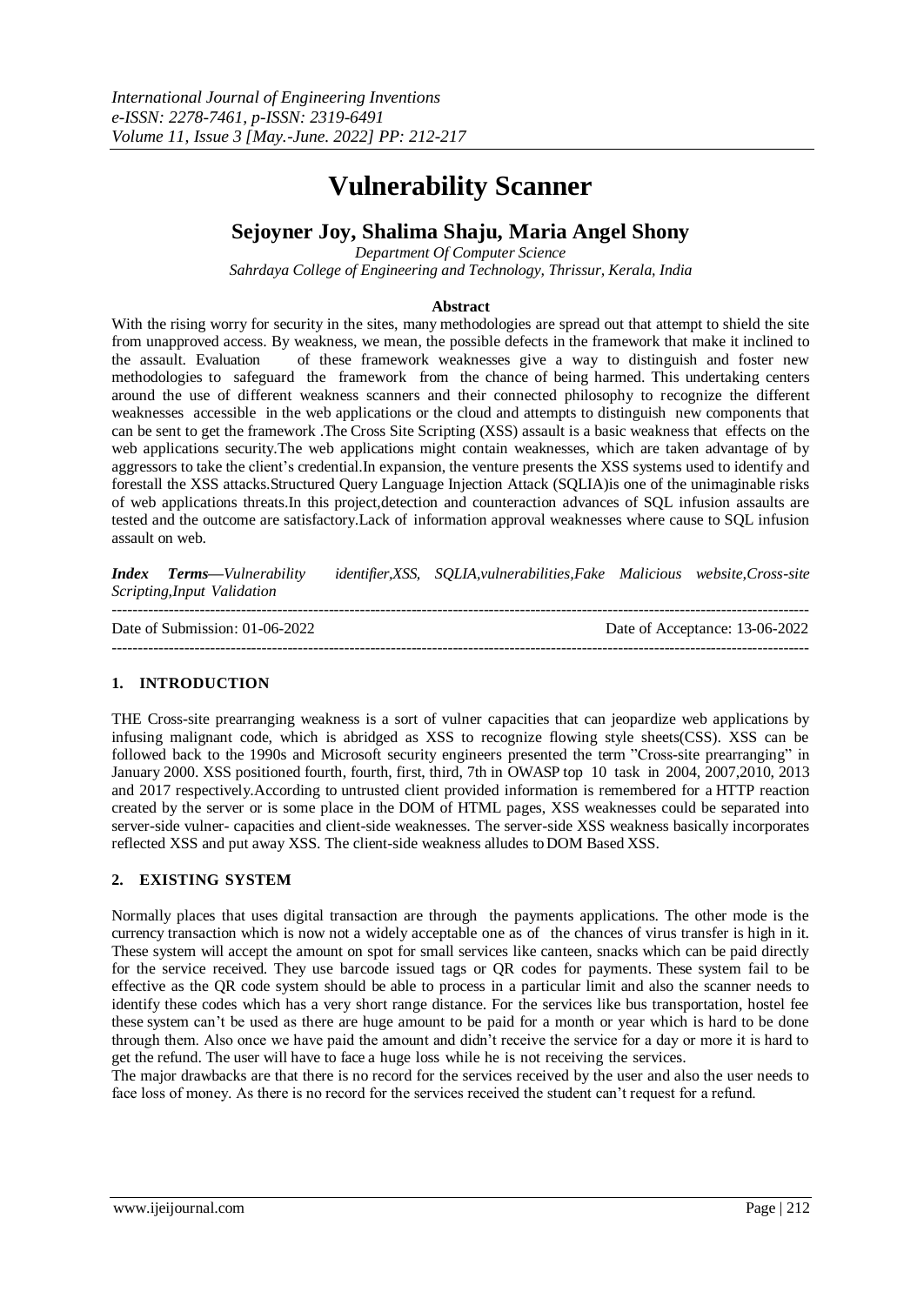### **3. LITERATURE SURVEY**

In the paper "Elements Related to CyberSecurity Behav- ior".Theoretical and experimental understanding notes that digital protection mindfulness is a subject specifically com- pelling in digital protection. People are the focal figures in digital protection and the method for decreasing gamble the internet is to make individuals more security mindful. While there have been various examinations about different parts of digital security mindfulness, they are both conflicting and climate subordinate. Today, life can barely be envisioned without data innovation; more than half of the total populace involved the Internet in 2019 with 73.4 rate Internet clients in Serbia . Concurring to a report ordered by Ratel in Serbia, 99.2 level of those matured somewhere in the range of 16 and 24 use PCs and 98.2 percentage utilize the Internet consistently or consistently . Late mechanical improvement significantly affects individuals' ways of life . In any case, there is likewise a clouded side to this pattern; in 2017 the Ponemon Institute assessed the monetary effect of safety breaks at almost a portion of a trillion bucks internationally, with the expense of information breaks expanding consistently . Security episodes are continually extending, and are becoming progressively complex and more serious. With the wide reception of data advancements somewhat recently, the profile of the end-client likewise has changed. The typical client of data innovation isn't really actually taught, what's more, has probably not contemplated network protection in his/her past instruction. Digital protection is characterized as a computer based disci- pline, which includes innovation, individuals, information and cycles, fully intent on getting tasks against unapproved access or assault. "Plan of Efficient Web Vulnerability Scanner"The web applications are necessary piece of our everyday life. Nearly everything is put away and oversees on web. We use web applications for individual, business, and social reason likewise This in escapability of web application makes them helpless. The rising reliance on web applications have made them regular objective for aggressors. Infusion assaults are most hazardous. To recognize these weaknesses numerous specialists foster various methodologies. This paper expounds existing web weakness recognizing approaches with their benefits what's more, detriments. We propose a grouping way to deal with efficiently distinguish the SQL Injection, Xpath Injection and Cross Site Scripting assaults. The goal is to further develop recognition productivity of weakness scanner while keeping up with low bogus positive and bogus negative rate.s. Everything from social information to delicate data is put away on the data set. Web applications, for example,online journals, interpersonal organization, web mail, bank and so forth have turned into our lifestyle. The inescapability of web applications has made them normal objective for malignant personalities. There are no of weaknesses which influence the working of web applications, happen because of configuration imperfections or an implementation bugs. Among top ten web application weaknesses code infusion assaults are more perilous. SQL Injection Assaults and Cross Site Scripting are not difficult to perform and permit to get to more reasonable information.As the data innovation figure comes our everyday daily schedule, the security of the clients utilizing it has become more significant. In this way there is need to imagine new and different assault discovery innovations or strategies which thinks about all security factors and shield the clients from the gamble of being gone after. Here we start with essential comprehension of web application what's more, its advancement history. It assists us with bettering see all web assaults and its security.

Additionally it is similarly critical to comprehend the intri- cacy of web applications are expanding step by step as their job in individuals lives increments quickly. At the beginning phase of web advancement static HTML was utilized to change data and show pictures.But in later part as individuals getting to Internet and web pervasively, it is hard to fulfill the necessi- ties of the clients who were getting to web applications.There are various sorts of assaults among which infusion assault are more perilous. As these assaults see as straightforward as to perform they are most harmfull. By SQL infusion and XPath infusion we can straightforwardly imparting with information base. Cross Site Scripting permits us to seize the client session.In short this multitude of three assaults hurt. We propose a methodology that permits to distinguish conse- quently whether above weaknesses present in Web application or not. We utilizes black box approach for the examination of the designated application. First we figure out all thought of infusions. To stay away from misleading negatives we keep a state while slithering. It gives full inclusion to the perplexing applications. Then notice the reactions produced by server subsequent to giving various solicitations . At last by applying the bunching calculation we distinguish the weaknesses with the affirmation of expanding execution.

#### **4. PROPOSED SYSTEM**

Most web application weakness scanners are executed in programming code what's more, it tends to be refreshed by master designer having great information on web security.The reason for the proposed scanner is to naturally distinguish conceivable vulnerabilities of an objective web application it shows the nitty gritty progression of our scanner. At first the depiction of filtered ports, and so forth. For each venture, we have individually constructed the comparing information base. Exhaustively, the resource assortment data set will store the name, ip, title, flag and other data of the objective site; For the port information base, it saves the port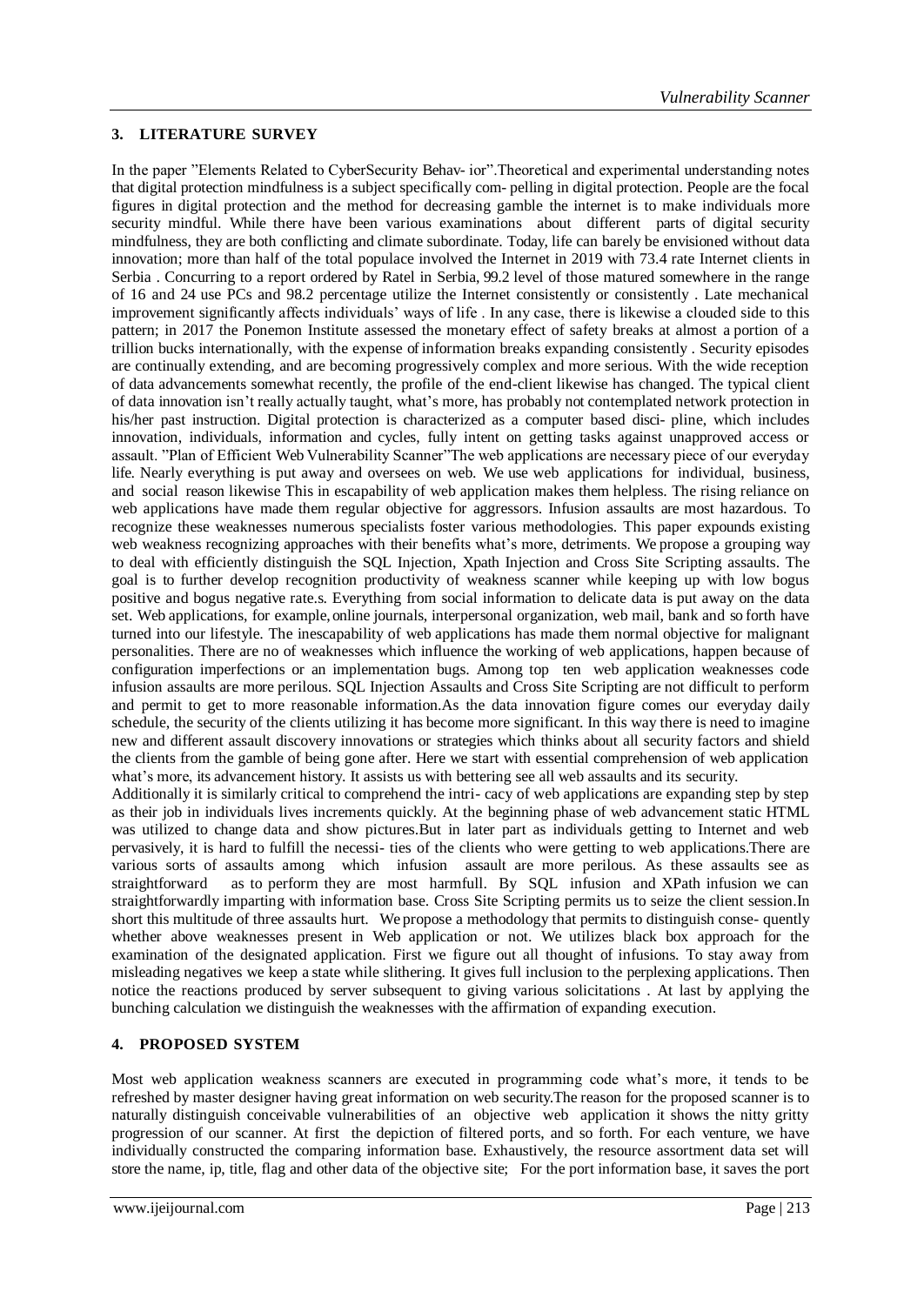numbers and the assistance IDs of those open ports; The weakness data set gathers the outcomes from weakness discovery including examining targets, used weakness scripts and the sorts of weakness,and so on. For the accommodation of clients, the data set administration module is utilized to look or on the other hand update the information. Clients in broswer side can call this module through task the board module to perform wanted operation.During the entrance testing, the data about the connected ports and within administrations are required. The un-That's what derlying reason is, there are generally a few running administrations behind the open ports, and the administrations might be defenseless against aggressors. To check whether the open administrations are helpless, we first and foremost output the objective port, and afterward, fingerprint acknowledgment is carried out to get to its open administrations. At long last, a progression of testing exercises can be conveyed out.After gathering the connected data of the set target, we might get an enormous extent of testing objects to complete weaknes discovery. Note that there are two discovery models given by our scanner, including far reach- ing recognition and extraordinary discovery. For far reaching recognition,we chiefly center around the normal web security weaknesses like SQL infusion, XSS, structure weakness, and so forth. It is worth notice that our scanner can be sent in other far off servers. Consequently, the disseminated checking is accomplished without utilizing neighborhood source, which incredibly further develops the checking productivity. The exceptional weakness identification module is created in light of the pocsuite3.Furthermore, it uses the result of the past data assortment to perform designated checking of explicit goal like CMS, systems, unique weaknesses, extraordinary contents,etc.The undertakings the executives module and the objectives the board module are conveyed on web server, and the confirmed clients have some control over the scanner to preform wanted operation eration through the program. The principal capacity of errands the board module is to change the settings of our scanner, for example, location model determination and results displaying, and so on. A significant benefit of the proposed scanner is that it can extend the checking degree by adding the connected focuses as indicated by a particular objective. To further control the filtering degree, clients can change the examining focuses by the objectives the executives module.Finally again we going to really take a look at the condition of each page to figure out recently created infusion point. This progression assists us with giving full inclusion of todays complex application and stay away from misleading negatives.

# **5. WEB SECURITY VULNERABILITIES**

SQL implement attacks are one among the most elevated risks in database driven web applications and SQL imple- ment shortcomings are the superior authentic Vulnerability types.SQL Injection allows the attacker to obtain command over the database of an application.Each and each other site needs to be input from the client for a combination of reasons furthermore , if they are not endorsed true to form, they could incite a couple of essential issues. Consider a login work where the client needs to give a username , and secret key. These licenses are then endorsed at the backend through SQL question explanations, and it is correct, then the to accept they client is actually endorsed in The Cross Site Scripting assault is a basic weakness that influences web application's security. XSS assault is an infusion ofmalevolent content code into the web application by the aggressor in the client-side inside client's program or in the server side inside the data set, this pernicious content is written in JavaScript code and infused inside untrusted input information on the web application.Many applications give the office to look for explicit substance. At the point when the client looks for the expected substance, the important outcomes are shown on the website page along side a pursuit catch phrase entered by the client

The Cross Site Scripting attack is a critical vulnerability that affects web application's security. XSS attack is an injection of malicious script code into the web application by the attacker in the client-side within user's browser or in the server side within the database, this malicious script is written in JavaScript code and injected within untrusted input data on the web application.Many applications provide the facility to search for specific content. Whenever the user searches for the required content, the relevant results are displayed on the webpage along with a search keyword entered by the user.

# **6. CONCLUSION**

This work Both weakness examining and infiltration testing can take care of into the digital gamble examination interaction and assist with deciding controls the most ideal for the busi- ness, office or a training. They generally should cooperate to decrease digital security risk.There gives off an impression of being an adequate beginning of a demonstrating capacity and weapons impacts and materials information base to warrant an expanded reliance on buttcentricys is/displaying for future weakness appraisals as a guide in plan. Nonetheless, the panel additionally trusts that the ongoing scientific strategy and supporting information bases are not yet adequately strong, right, exact, agent, and intuitive to allow an all out reliance on this technique. Much work should be accomplished in the model turn of events and in the gathering of weapons impacts and material Pk/h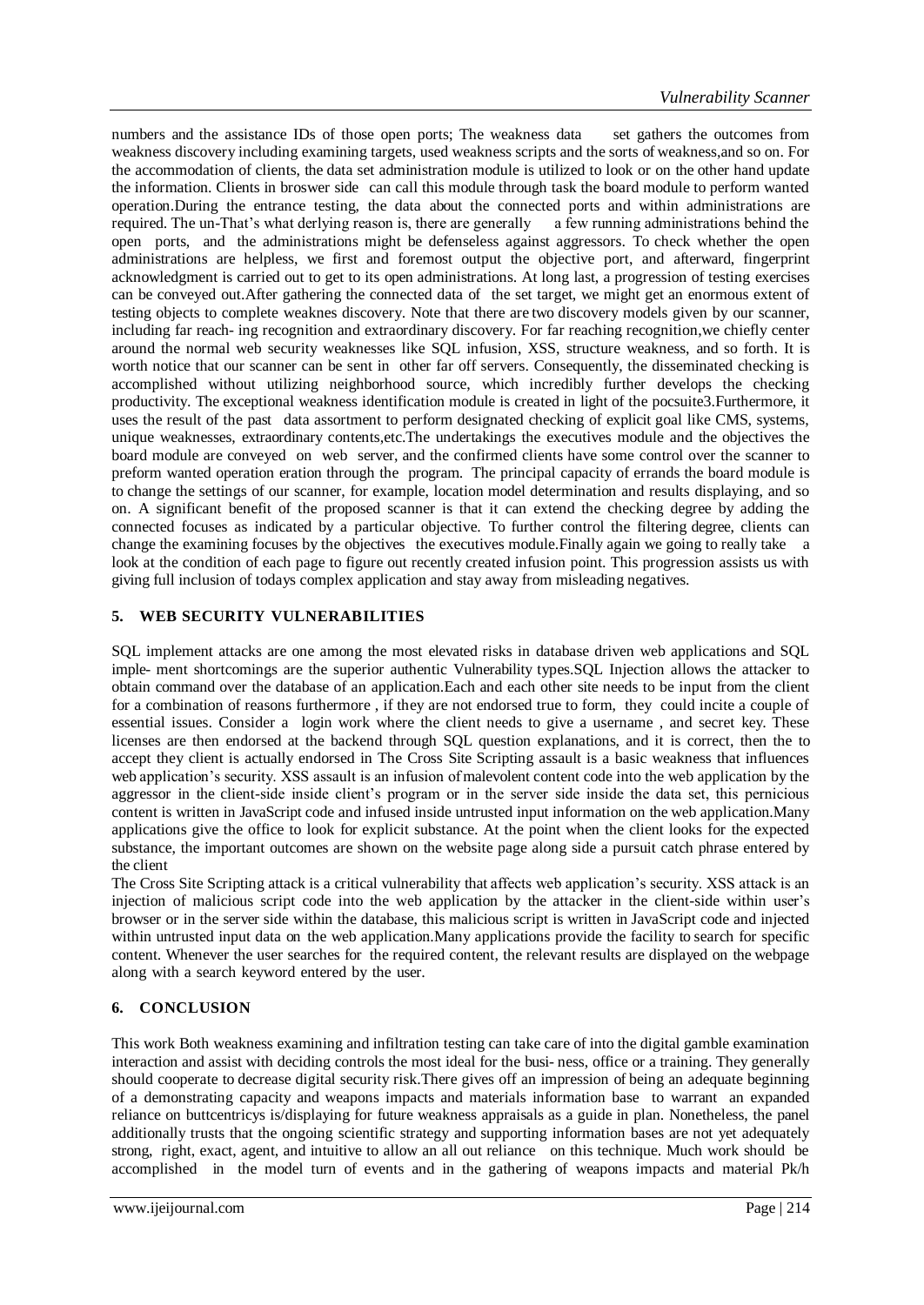information bases. Thus, live fire testing in the future ought to be oriented toward confirming the better displaying systems, broadening the information base of weapons impacts and material reactions, and approving proposed plan highlights what's more, hardware for decreasing weakness. The examination/displaying system requires extra help to proceed with the advancement of models that record



Fig. 1. block diagram of vulnerability scanner



Fig. 2. architecture diagram of vulnerability scanner



Fig. 3. Activity diagram of vulnerability scanner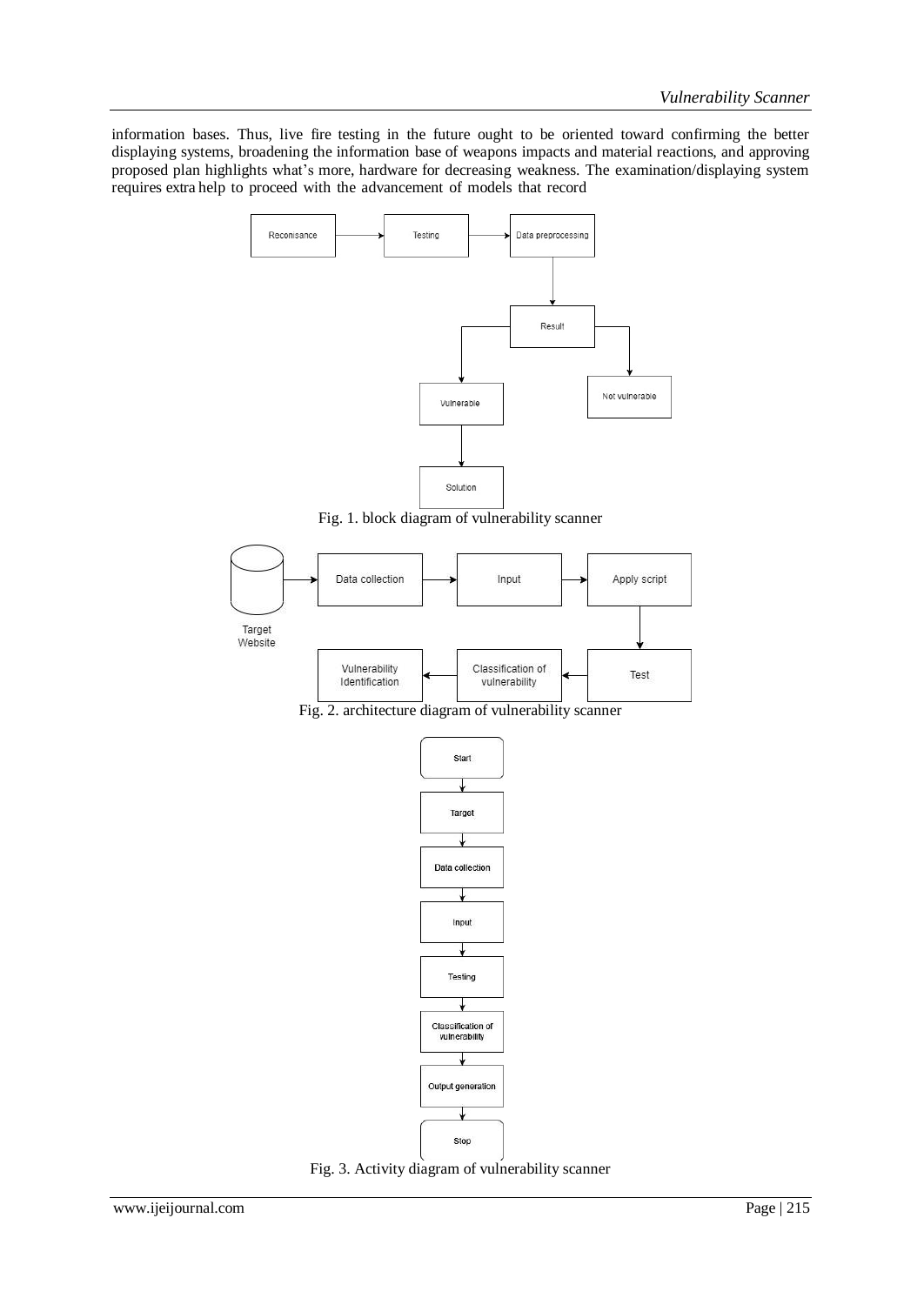

Fig. 4. cyber attack report in 2020

for all of the peculiarities and harm impacts saw in live fire tests and in combat.This is an indispensable part of a weakness the executives program, which has one general objective - to safeguard the association from breaks and the openness of delicate information.

#### **7. FUTURE WORK**

Generally, weakness the board programs center around recognizable proof and recognition. In any case, associations that track the layers in general and dangers recorded above, frequently find their groups covered under a ceaseless rundown of safety cautions for each of the weaknesses identified. Not all weaknesses are made equivalent, and associations can't bear to aimlessly furrow their direction through many newfound weaknesses, trusting that they hit the ones that represent the greatest danger. If organizations have any desire to keep steady over security, they need to begin focusing on their weakness the board.The upcoming weakness the executives programming assists groups with focusing on the greatest dangers that can be generally harming to an association. High level arrangements will incorporate danger knowledge experiences and devices that permit weakness information to be coordinated with risk evaluation and remediation to assist groups with resolving the least secure issues previously founded on boundaries like their effect on the code.As danger scenes develop, weakness the board programs are supposed to coordinate new computerized arrangements that will assist associations with staying one stride in front of the program- mers, overseeing security takes a chance without forfeiting readiness or speed. Associations that can set up a program that permits them to ceaselessly follow their product improvement environment, including its store network, giving computerized prioritization, remediation, and revealing arrangements, can anticipate a splendid, secure eventual fate of smooth runs and simple deliveries

# **ACKNOWLEDGMENT REFERENCES**

#### **8. REFERENCES**

- [1]. **Y. Lu and L. Da Xu**,(2019) "Internet of things (IoT) cybersecurity research: A review of current research topics," IEEE Internet Things J., vol. 6, no. 2, pp. 2103–2115
- [2]. **Ahmed Jamal A**,(2018) "A review on security analysis of cyber physical systems using machine learning Mater,"
- [3]. **Al-Ghamdi M.I**, (2021)"Effects of knowledge of cyber security on prevention of attacks"
- [4]. **Bendovschi, A.**,(2015) "Cyber-Attacks Trends, Patterns and Se- curity Countermeasures. Procedia Economics and Finance, 24-31. doi:10.1016/S2212-5671(15)01077-
- [5]. **Cabaj, K., Kotulski, Z., Ksiez˙opolski, B., Mazurczyk, W.**,(2018) "Cybersecurity: trends, issues, and challenges". EURASIP Journal on Information Security. doi:10.1186/s13635-018-0080-0
- [6]. **Dervojeda, K., Verzijl, D., Nagtegaal, F., Lengton, M., Rouwmaat, E.**,(2014) Innovative Business Models: Supply chain finance. Nether- lands: Business Innovation Observatory; European Union
- [7]. **Gade, N. R., Reddy, U. G.** ,(2014) " A Study Of Cyber Security Challenges And Its Emerging Trends On Latest Technologies".
- [8]. **Gross, M. L., Canetti, D., Vashdi, D. R.** ,(2017)"Cyberter- rorism: its effects on psychological well-being, public confidence and political attitudes". Journal of Cybersecurity, 3(1), 49–58. doi:10.1093/cybsec/tyw018.
- [9]. **Hua, J., Bapna, S**,(2013)"The economic impact of cyber terrorism. The Journal of Strategic Information Systems, 22(2), pp. 175-186.
- [10]. **Kumar, S., Somani, V.** ,(2018) Social Media Security Risks, Cyber Threats And Risks Prevention And Mitigation Techniques. International Journal of Advance Research in Computer Science and Management, 4(4), pp. 125-129.
- [11]. **Panchanatham, D. N.**,(2015)"A case study on Cyber Security in E-Governance". International Research Journal of Engineering and Technology
- [12]. **Samuel, K. O., Osman, W. R**,(2014)"Cyber Terrorism Attack of The Contemporary Information Technology" Age: Issues, Consequences and Panacea. International Journal of Computer Science and Mobile Computing, 3(5), pp. 1082-1090.
- [13]. **Ravi Sharma**(2012)"a Study of Latest Emerging Trends on Cyber Se- curity and its challenges to Society" International Journal of Scientific Engineering Research, Volume 3, Issue 6
- [14]. **Lee, H.; Lee, Y.; Lee, K.; Yim, K.**,(2016) "Security Assessment on the Mouse Data using Mouse Loggers". In Proceedings